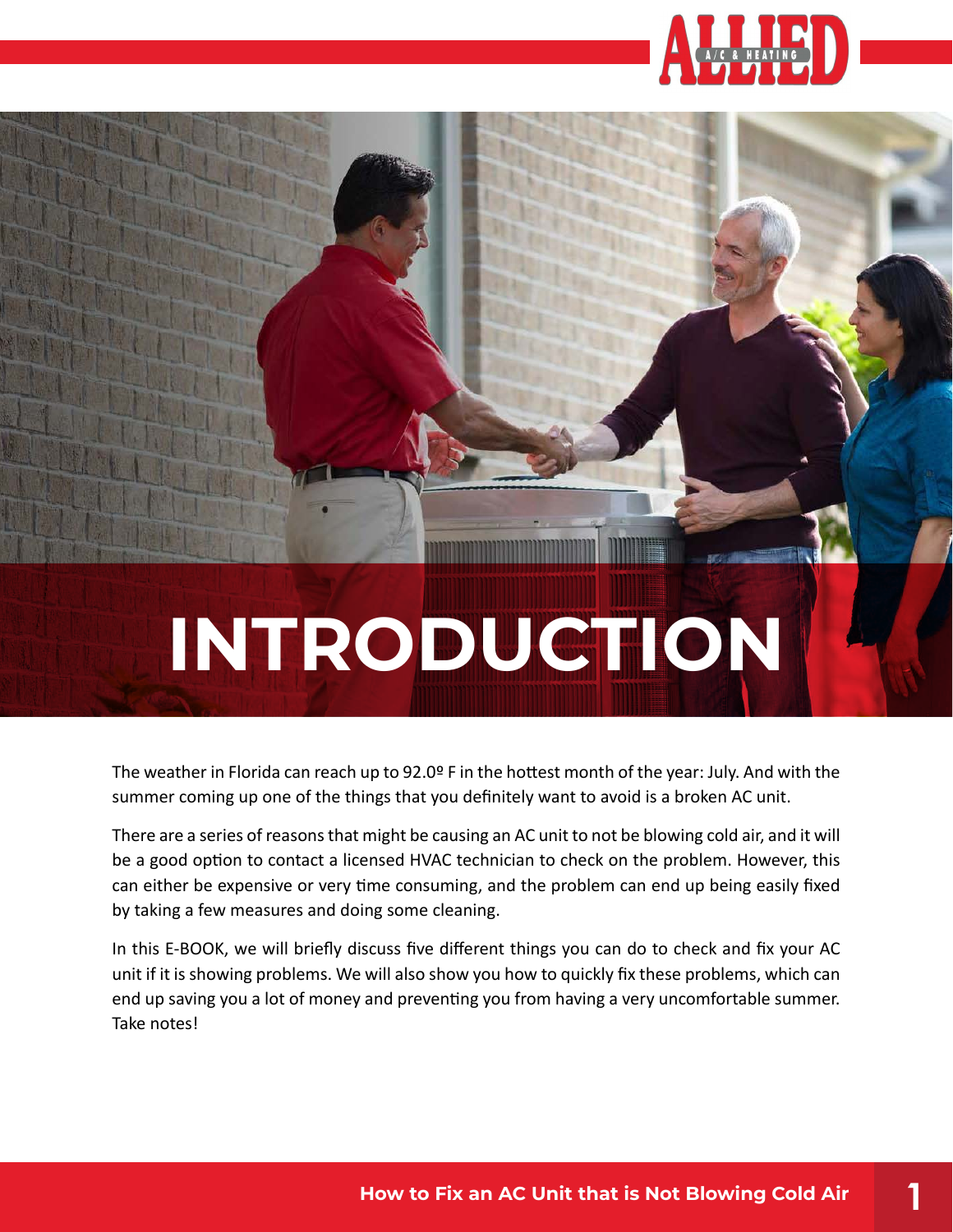

checked.

## **Clean air Filters and Dirty CHAPTER**

**Condenser Coils**

### One of the most common causes of AC units' problems is the air filter. In most cases, it is recommended that the filters are cleaned every 90 days of use. However, this can be quite a long period of time, and if your AC unit is not blowing cold air, they must be the first item to get

When dirt is stuck on the air filters it will block the passage of air back to the room after the fan motor draw the air to be cooled. If the passage is blocked, less or almost no air at all can be circulated back to your room, explaining the inefficiency of the AC. If the filters are also extremely dirty it means you can end up with allergies and other problems due to the dirt that you are inhaling every day.

The condenser coils in your outside AC unit can also be dirty and clogged, which will also get in the way of the cold air. This can cause the AC system to overheat, as it will start to overwork in order to push the air out. A simple cleaning in both can quickly solve the problem. The best thing to do is to at least once a week check the coils and air filter and when they are dirty clean them, instead of going just by the number of days.

You might also call a professional to do a deep cleaning every 3 months, while maintaining the filters clean in between.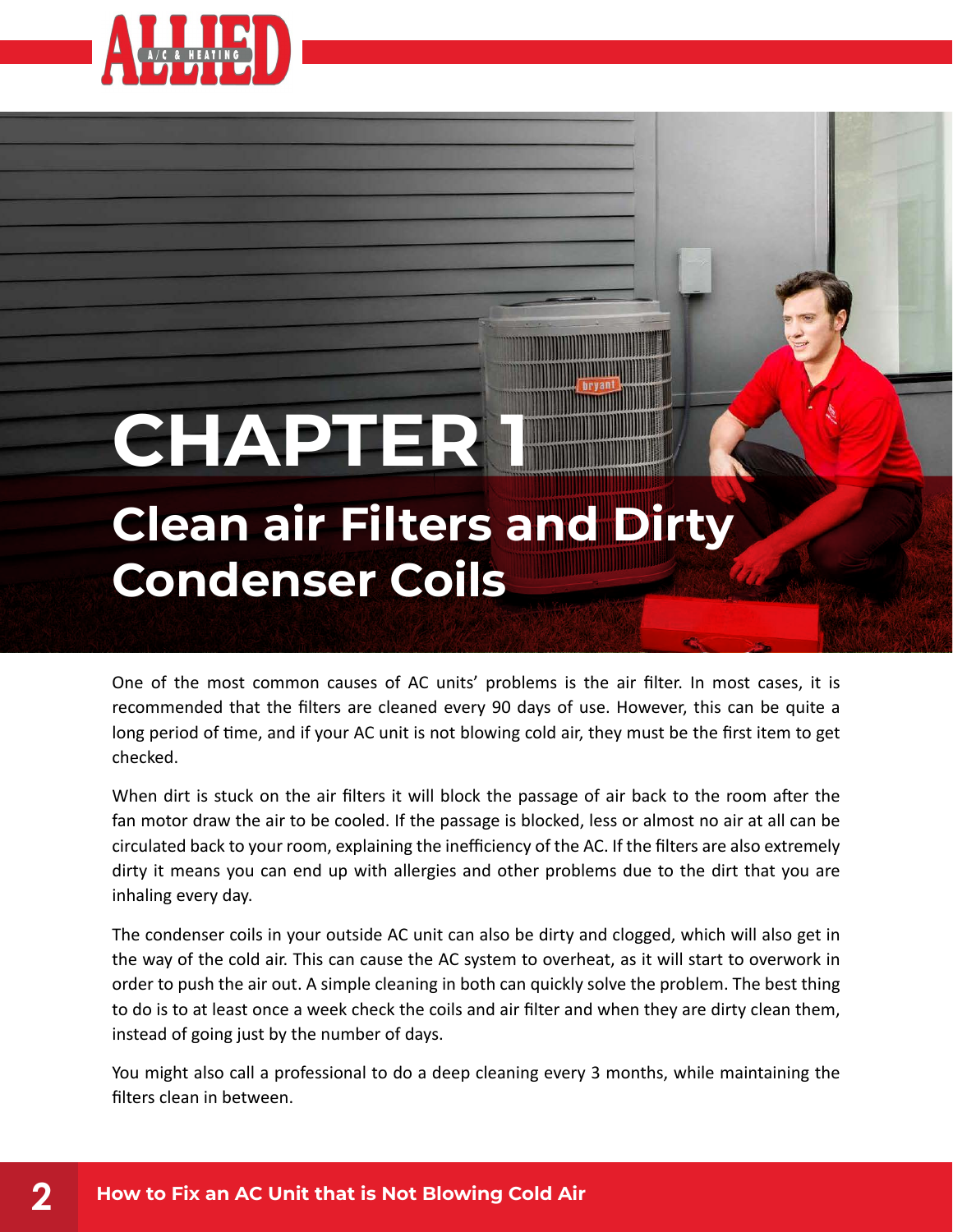

### **CHAPTER 2 Capacitor**

The second common reason for your AC unit to not be blowing cold hair is the Capacitor. The capacitor is what starts the motor of your AC, and if he is burned or too old, it won't work properly, making your AC blow only warm air. A good tip to make sure your Capacitor is fine is checking his condition and if the bottom of the capacitor is flat or not and well as if the top plugs are straight. If the bottom of the capacitor has a bump it means it needs to be replaced.

It is very important that you are extra careful and most preferably contact an HVAC technician as it can be quite dangerous to maneuver the capacitor on your own as it retains a great amount of energy. One of the symptoms of a capacitor problem is difficulty turning the AC on. It might happen that you manage to turn it on but the unit turns off after a few seconds. This might mean the capacitor, which as we mentioned starts the motor, is failing to work properly.

If you can clearly see the capacitor is damaged while checking you can replace it with a new one, but if you can't see clear signs of it, contact a licensed HVAC technician to run some tests instead of trying youserlf in order to prevent any accidents.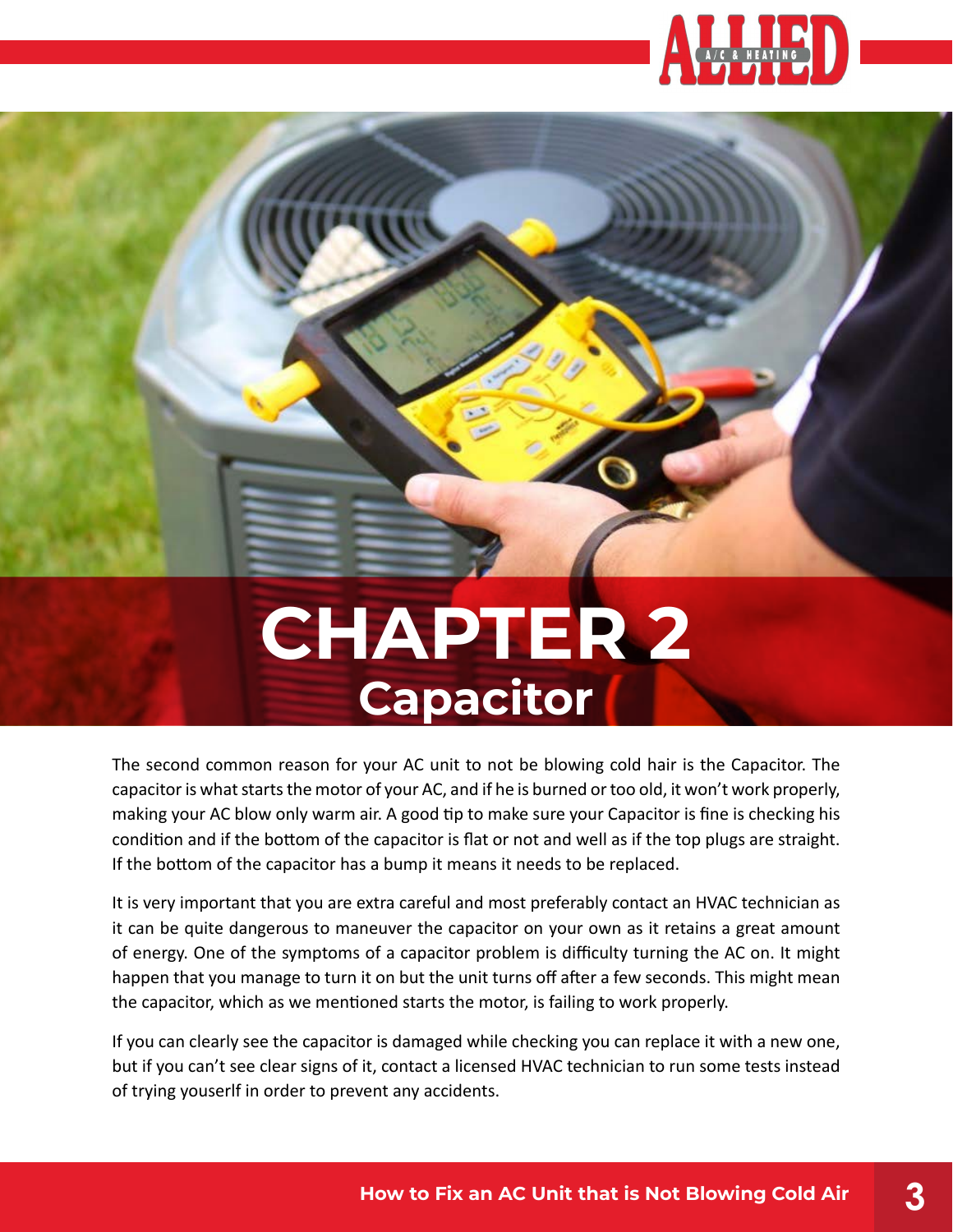

### **CHAPTER 3 Control Board**

One simple reason that can be getting in the way of your cold air is simply the Control Board of your AC unit. If you tried to check the air filters and they are all clean, as well as you weren't able to notice any problem with the capacitor the problem might be in your own control board.

The control will be responsible to send power to turn the compressor on or off that will then be responsible to cool the air according to the temperature that you have selected. In this case, if your control board is defective it won't be able to properly turn the compressor on and the air won't be cooled, explaining the lack of cold air.

In this case, you will have to check the control board for any signs of losing pieces, damage, corrosion or basically anything that might signal a problem. If you notice something, you will probably have to get it fixed by an HVAC technician.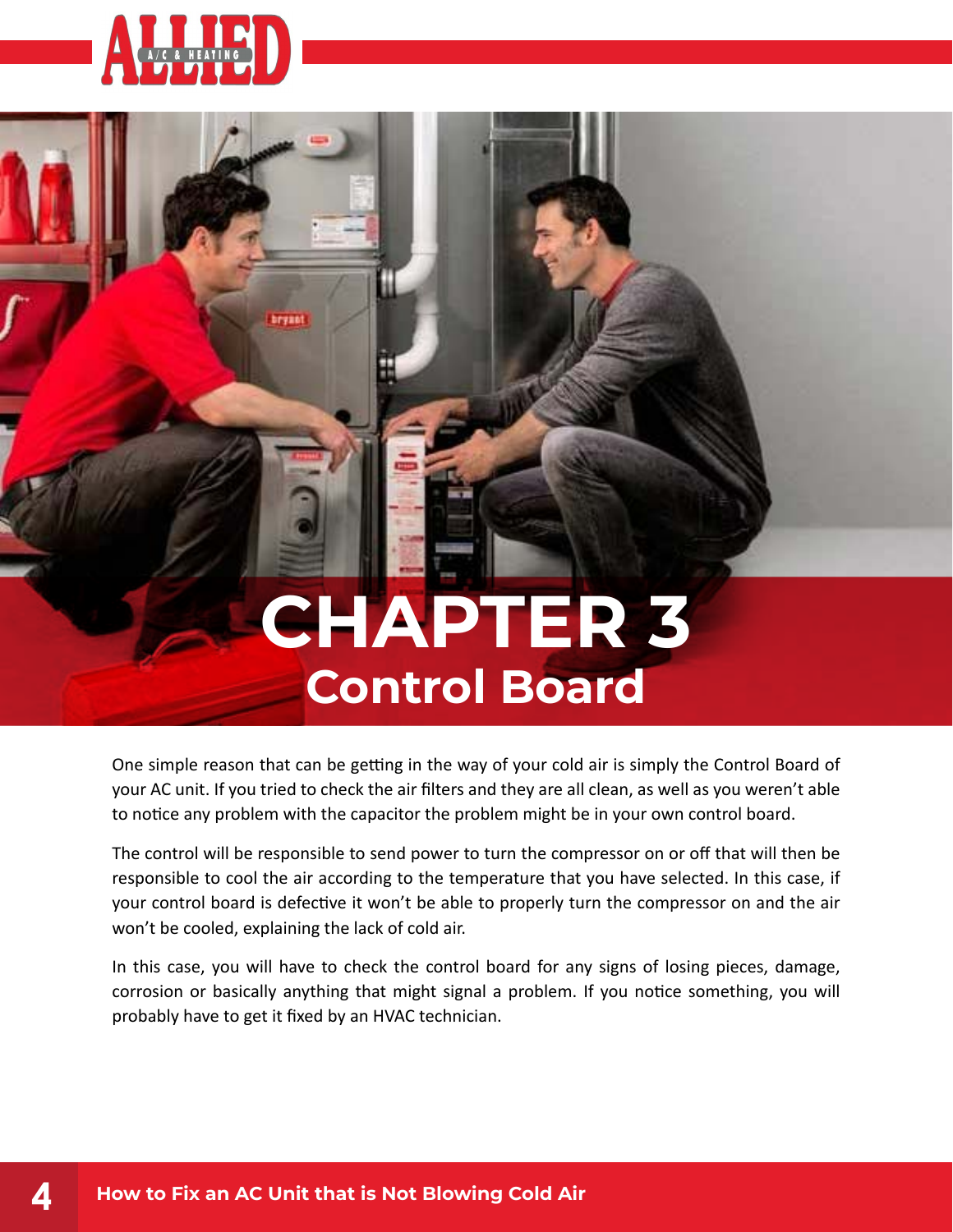

### **CHAPTER 4 Fan Motor**

Another possible reason for the AC unit to not be blowing cold air is the fan motor. The fan motor usually works to draw the air through the AC unit and the evaporator coils to cool the air, then blowing the cold air back to the room, which means that if he is not working properly you won't be getting cold air from the AC but instead a warm air.

The problem here is that if this is the case and the fan motor is not working properly, the speed of the air flow will decrease and the air can end up becoming too cold. In this case, it can end up causing the cold air to create a frost, which will then block the air passage even more.

This frost caused by the cold air should be easily noticeable but dealing with a problem like this can be complicated, so it is advised that you seek help from an HVAC technician, in case you identify that this is truly the root of the problem.

This frost can also be caused by other problems, so you will need to pay attention to make sure you are identifying the real problems as to not waste money fixing something that isn't broken.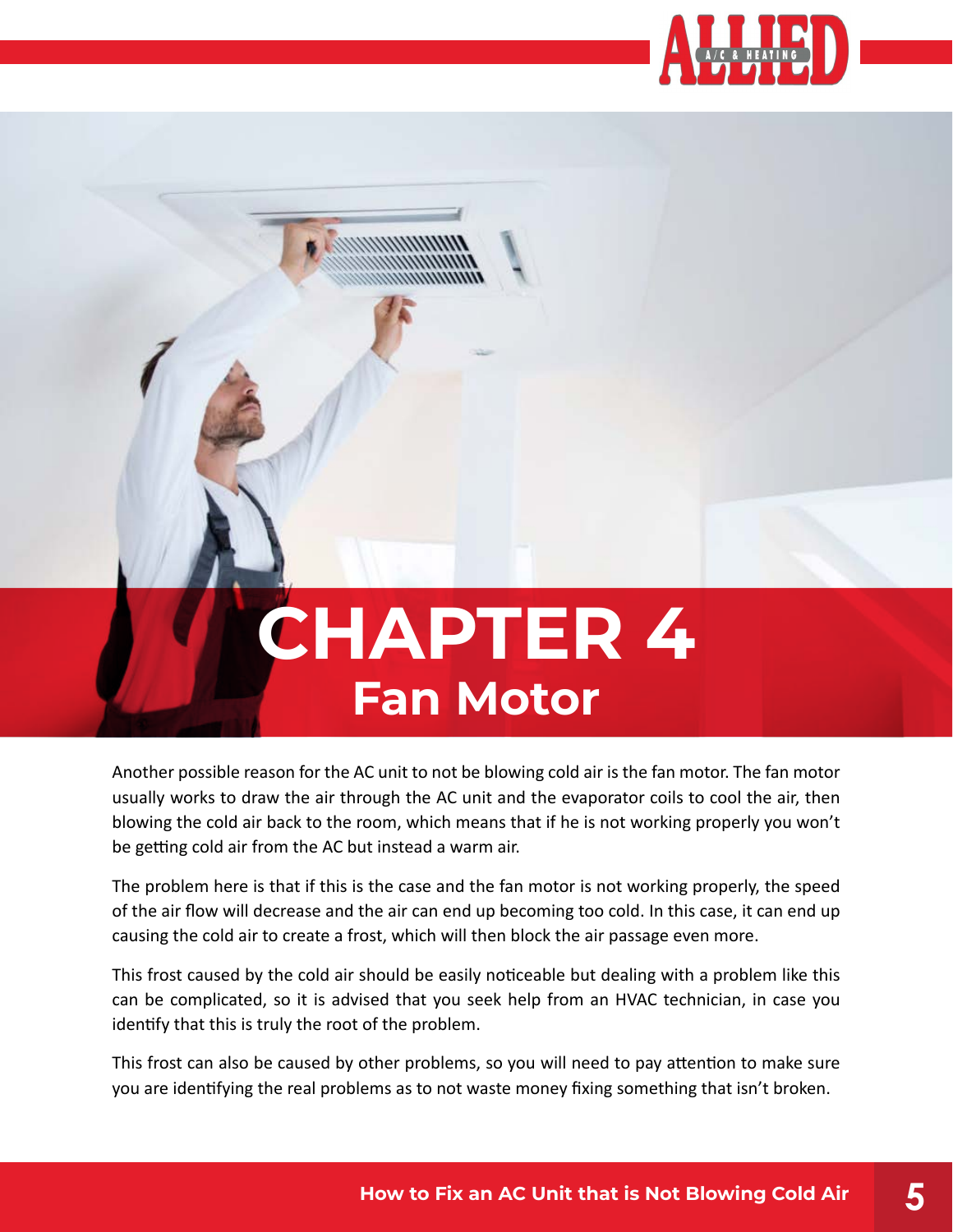



### **CHAPTER 5 Refrigerant Leak**

A refrigerant leak can also be the cause of your AC unit problems. The refrigerant's function is to be compressed while the AC in on, dropping to a lower temperature. The compressed refrigerant will then travel through tubes and fill the evaporator coils, who will then also be cooled. If for any reason the refrigerant can't be compressed to a lower temperature under pressure then there will be a lack of cold air. Low levels of refrigerant can also have an effect on the efficiency of the AC and the cold air.

The tricky thing about refrigerant is that because it is in a closed system it is not expected that it will run out or need any repair or change whatsoever. So, if this is the case for your AC unit it might mean there is a refrigerant leak, which it can impossible.

This leak can also cause the icy frost that we mentioned earlier on the air conditioner as well as an odd noise when the AC is working. The leak can also make the AC unit work properly but take a longer period of time to actually cool the room. The best option is to contact a technician to see if there is a leak as it requires more knowledge about the AC unit system and it can be dangerous if you try to fix it yourself.